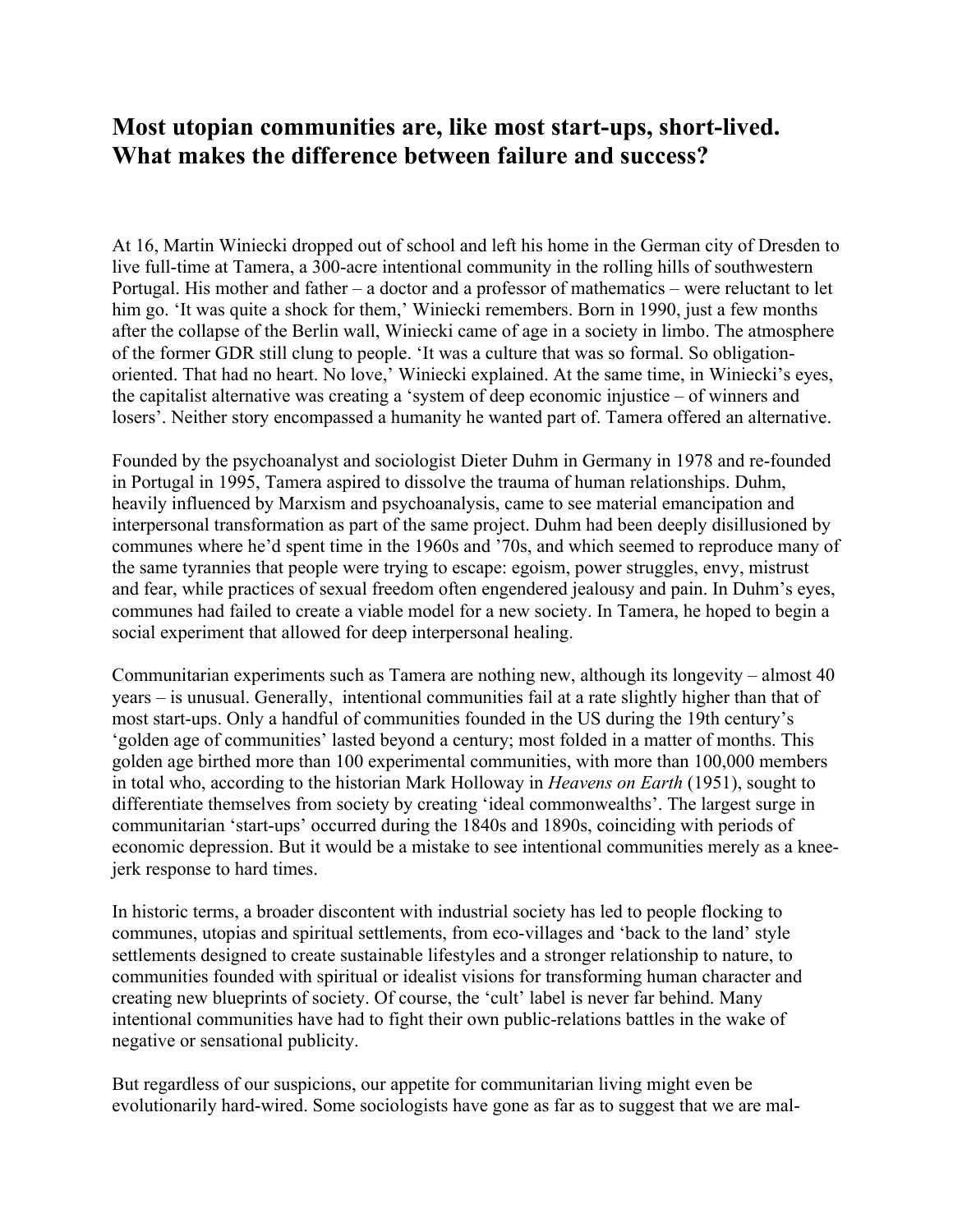adapted in modern society, and that 'tribal' forms of life are more viable. Theories of neotribalism suggest that instead of mass society, human nature is best suited to small, caring groups. The anthropologist Robin Dunbar at the University of Oxford claims that humans can comfortably maintain no more than 150 stable relationships, which suggests that communitarian living might not be so much of an 'outlier' or 'experiment'. From an evolutionary perspective, modern society itself might be the anomaly. As the cultural critic Daniel Quinn writes in *The Story of B* (1996), for 3 million years the tribal life worked for us: 'It worked for people the way nests worked for birds, the way webs work for spiders, the way burrows work for moles … That doesn't make it lovable, it makes it *viable*.'

Why then do utopian communities so often fail? Interestingly, attrition rates for intentional communities are not all that different from many other types of human endeavour. The failure rate for start-ups is around 90 per cent, and the longevity of most companies is dismal: of the Fortune 500 companies listed in 1955, more than 88 per cent are gone; meanwhile, S&P companies have an average lifespan of just 15 years. Can we really expect more longevity from experimental communities? And if not, what can we learn from an audit of these experiments? What have been the key factors undermining communitarian living?

Perhaps the irony is that many of the administrative and managerial forces that individuals are running away from within mainstream society are exactly the organisational tools that would make intentional communities more resilient: that regardless of how much intentional communities with utopian aims seek to step to one side of worldly affairs, they succeed or fail for the very same pragmatic reasons that other human enterprises – notably businesses and startups – succeed or fail.

Malarial infested swamps, false prophecy, sexual politics, tyrannical founders, charismatic conmen, lack of access to safe drinking water, poor soil quality, unskilled labour, restless dreamer syndrome, land not suitable for farming: all sensationalise the rocky history of intentional communities. But the more relevant drivers that cause many communities to unravel sound more like the challenges afflicting any organisation today: capital constraints, burn-out, conflict over private property and resource management, poor systems of conflict mediation, factionalism, founder problems, reputation management, skills shortage, and failure to attract new talent or entice subsequent generations.

When the Welsh social reformer Robert Owen established New Harmony in 1825, on 20,000 acres in Indiana, he attracted an enthusiastic following, gaining more than 800 members in just a little over six weeks. The hope of New Harmony was to create a new kind of civilisation engendering copy-cat communities around the world. Owen's vision of a 'new moral world' or 'universal permanent happiness' was committed to improving individual character through environment, education and the abolition of private property, but New Harmony lacked the hard skills to sustain itself. Of its population of 800, only 140 were adept at working in local industry, and just 36 were skilled farmers. The community was far too open and indiscriminate in its invitation, allowing anyone to join, and attracting a lot of free-riders without the necessary skills or appetite for hard work. The absence of its founder did not help; Owen lived in New Harmony only for a few months out of its short, two-year existence. Though gifted as a visionary peddler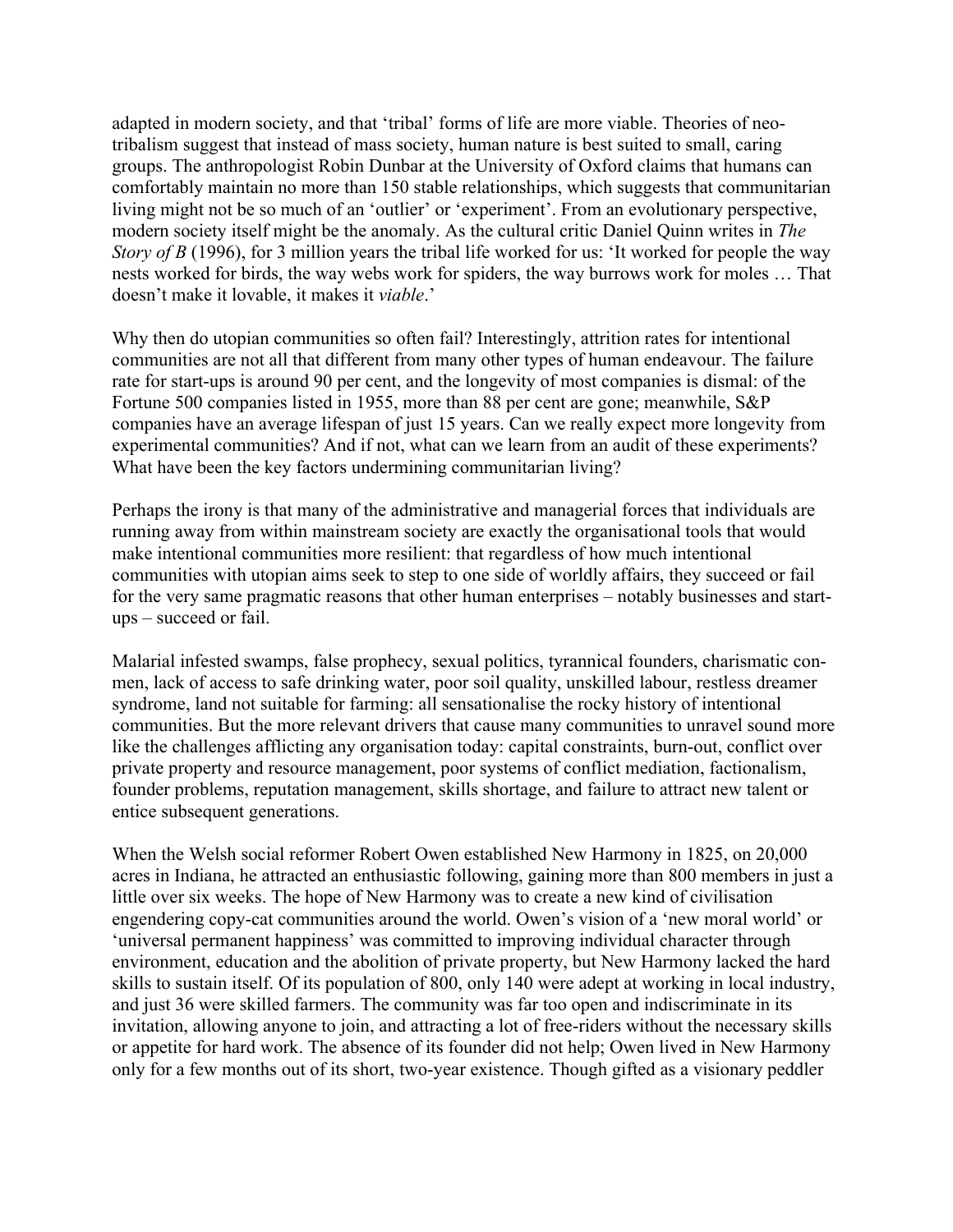of utopia, he failed as an executor skilled at building practical operational support to realise his dreams.

Many communities encounter this problem. Dreamers, drifters and seekers in need of belonging, the needy and wounded, and the egomaniacal and power-thirsty are a dangerous constellation of actors for sustaining a community. But often they are the most responsive to an invitation. Additionally, for many dreamers the practicalities of farming and self-sufficiency clash with their utopian hopes for radically new ways of living, as people become pulled into the myopia of just getting by. As Catherine Blinder wrote in 2004, reflecting on her 14 years on a Vermont commune:

By going 'back to the land' we would not be bound by the strictures of society. We existed largely beyond the edges, beyond the rules … We were creating an alternative life, and many of us genuinely believed we could make a difference, that we could stop the war and work for social justice while practising guerrilla farming and modelling a collective existence.

Blinder's days, however, were anything but experimental. 'Nobody works that hard as an experiment,' she writes about her time cutting and baling hay, making butter, driving a tractor, cutting firewood, baking bread, and taking care of children, animals and the wellbeing of her peers.

'With too few people, you implode. But with more than 25 people, it is hard to create intimacy'

Macaco Tamerice, who left Japan as a famous jazz singer to live and work in Damanhur, a spiritual and artistic eco-community near Turin in Italy, told me that the key to Damanhur's success has been its very emphasis on practical devotion and work ('we're not just a place for spiritual dreamers'). While the community aspires to keep alive what she calls the 'divine spark in each of us', the structure of Damanhur has also benefited from pragmatic organisational strategy.

Damanhur is a federation of communities made up of more than 600 full-time citizens, primarily organised into small 'nucleos', or makeshift families. The nucleos started as groups of 12 people; now they number 15-20. 'Scale is critical,' Tamerice cautions. 'If you have too few people, you implode because you don't have enough inputs. But if you have more than 25 people, then it is hard to create intimacy and keep connections close.' The entire community is governed by a constitution that enables a so-called 'college of justice', which upholds the values of that constitution. Other elected roles include king/queen guides who help to coordinate Damanhur projects while seeking to maintain the spiritual ideals of the community. Before becoming a full citizen of Damanhur, aspiring citizens go through a trial period to see if they truly feel aligned with the culture and intentions of the community.

But even with the best organisational acumen, intentional communities are often heavily criticised for the backward progress they tend to symbolise. Bronson Alcott (the father of Louisa May Alcott, the author of *Little Women*) was characterised by the essayist Thomas Carlyle as a 'man bent on saving the world by a return to acorns'. In 1843, Alcott founded Fruitlands, an experimental community in Harvard, Massachusetts. An agrarian commune influenced by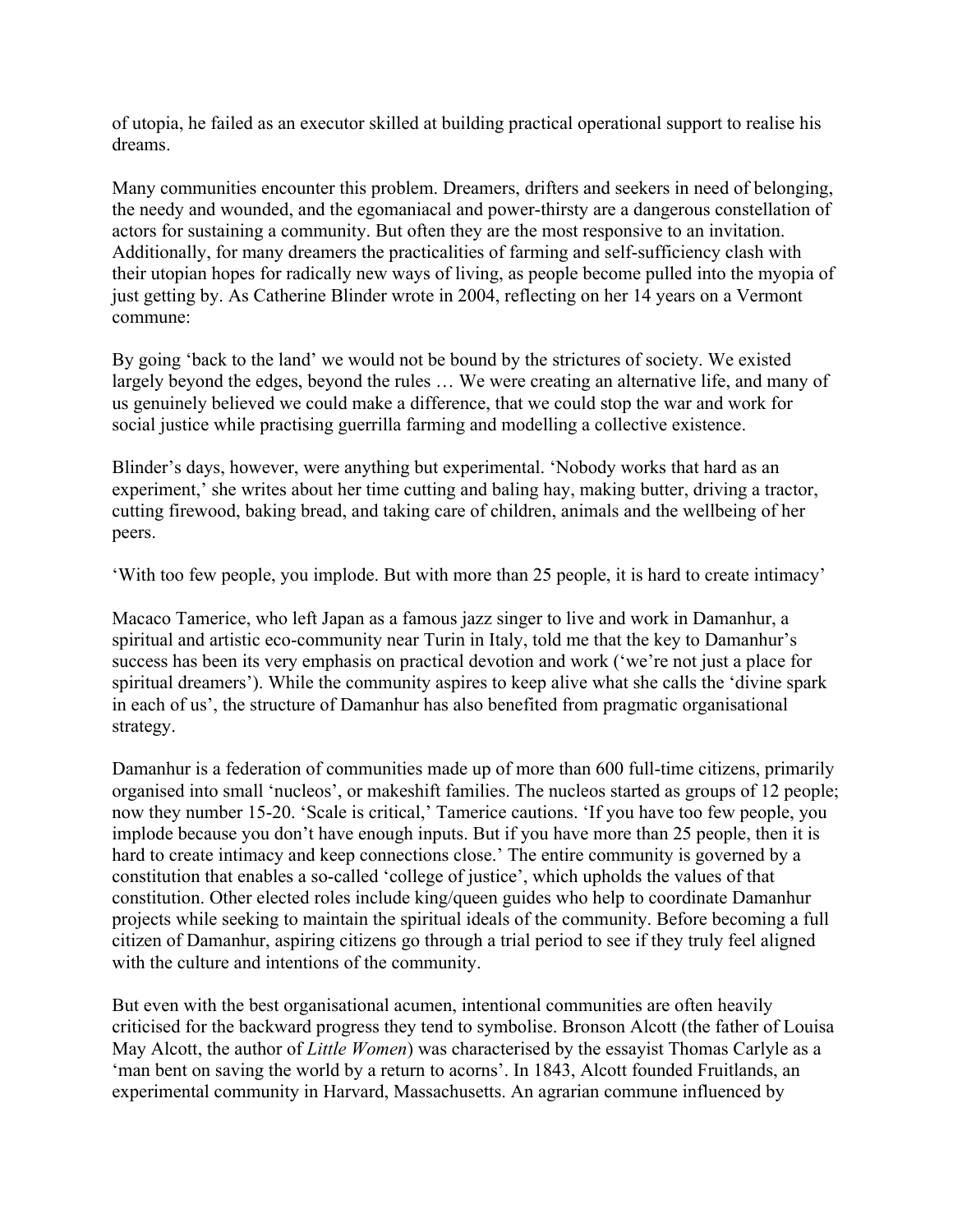transcendentalist thought, and built on renouncing the 'civilised' world, Fruitlands abolished private property and cherished, yet struggled, with self-sufficiency, refusing to hire external labour or depend on external trade. Attracting a little over a dozen people, Fruitlands failed after seven months. Acorns, it seems, couldn't cut it.

The 'acorn problem' persists today. Jimmy Stice, a young entrepreneur from Atlanta, is working to build a sustainable town from scratch in a river valley in Panama. When he showed his father, a traditional real-estate investor, a mock-up of the town's infrastructure, his father remarked: 'Congratulations on going back in time.' Stice had managed to re-create civilisation as it was more than 500 years ago.

Nara Pais, a Brazilian IT consultant turned eco-villager, lived for a time at the Findhorn Foundation in Scotland, one of the more successful intentional communities, which has been running since 1972 and is now a model of ecological building, with solar and wind energy. Pais explained that it took Findhorn more than two decades to overcome basic infrastructural challenges. In recent years, its income totalled £2,393,542 (though expenditure was £2,350,411) with more than 60 per cent of the revenue coming from workshops and conferences. That said, many people in Findhorn's ecovillage still rely on the government for their living, and margins are tight: everyone has food and housing, but, says Pais: 'There is no money for extras.'

The bottom line is that many intentional communities exist because of wealthy patrons and benefactors, and courting philanthropy and start-up capital is part of the job of charismatic founders. Nazaré Uniluz, an intentional community in the Brazilian state of São Paulo, initially survived on external funding. It had a charismatic founder who attracted donations from wealthy Brazilian elites sold on his vision of deep self-reflection, incorporating elements of monastic living. But when the community started to evolve beyond the control and vision of its founder, he left. Today, Uniluz survives by inviting people in and charging them for weekend workshops or week-long immersions. The permanent residents often find it hard to go deeper into communal living and introspection amid this constant flux of people coming in for short-term healing or to try their hand at hippie life, even while acknowledging that spiritual tourism is a significant revenue for communities such as Uniluz.

Freetown Christiania in Denmark was created in the 1970s as people took over abandoned military barracks in Copenhagen as a birthplace for a 'new society'. It's become a thriving site for an underground economy – including a profitable trade in cannabis. The community also created its own currency which doubles as a kitsch souvenir sold to tourists for money. Christiania is the fourth largest tourist attraction in Denmark's capital city, and receives more than half a million visitors a year.

Piracanga, another spiritual community in Brazil, has also stayed financially healthy by catering to a market for spiritual voyeurs and wealthy elites who flock there to learn aura readings, breathing and meditation, conscious eating, dream interpretation, yoga, even clowning.

The Shakers relied on active recruitment, and celibacy wasn't an attractive proposition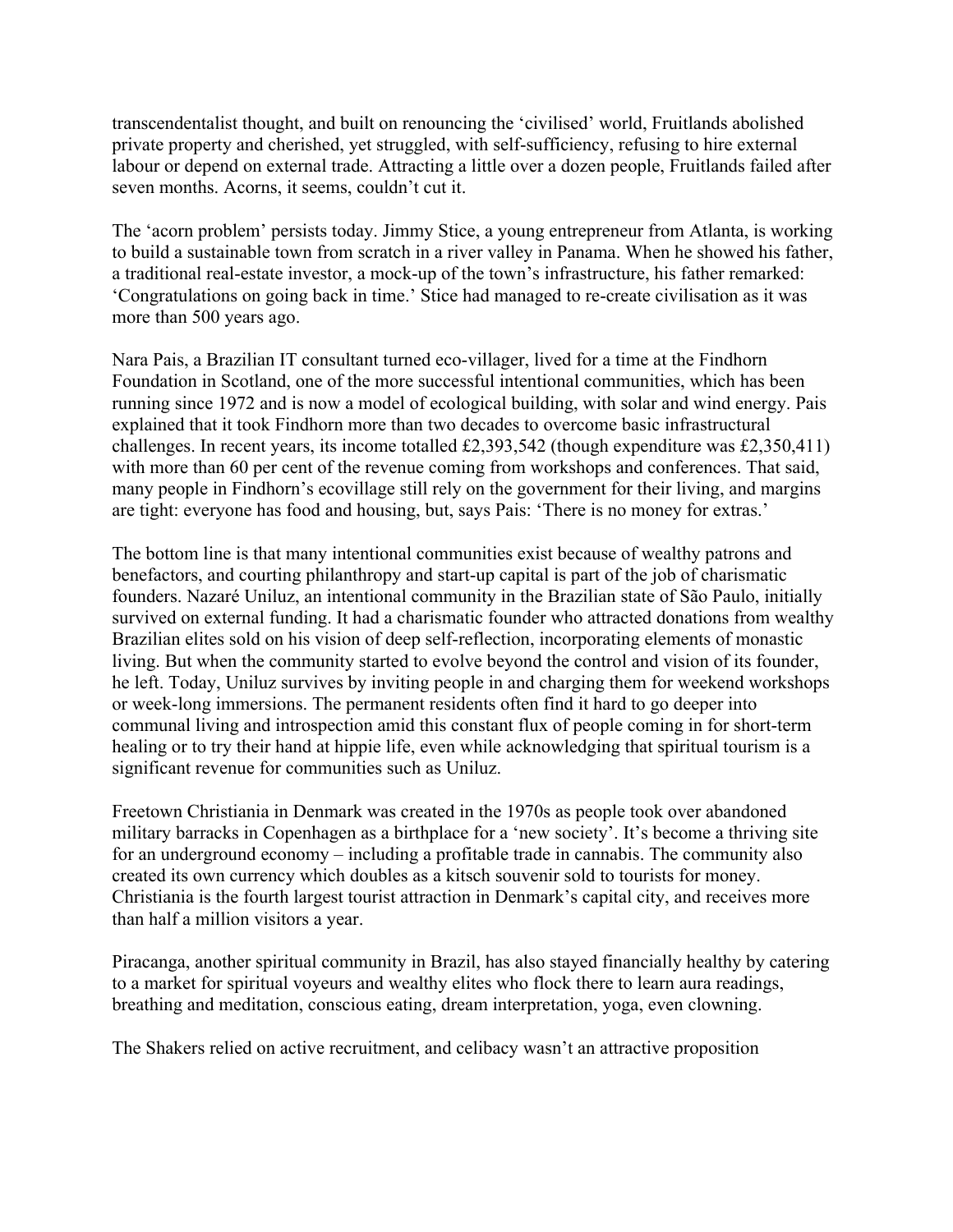All in all, the top revenue streams for intentional communities tend to be tourism, education (workshops and trainings), crafts and artisanal goods, and agriculture. As the historian Yaacov Oved observed in *Two Hundred Years of American Communes* (1987): '[In New Harmony] the only prosperous venture was the local hotel, where the many tourists and the curious who came to see with their own eyes Robert Owen's famous social experiment were put up.' In fact, Owen covered New Harmony's overall losses with a private fund. When he did make the balance sheet publicly available, community members were shocked at their illusion of self-sufficiency.

The Shakers, one of the more successful communities in US history, numbered more than 6,000 at their mid-19th-century height. Their success owed to a religious philosophy of hard work, honesty and frugality, which made them good farmers and artisans – that famous furniture! But ultimately, even with their artisanal viability, their practice of celibacy – procreation was forbidden to members of the community – undermined their sustainability. Without human reproduction, the Shakers relied on active recruitment, and celibacy wasn't an attractive proposition to many. Today, the last Shaker village in Maine has a population of two. In contrast, the Amish – whose families produce, on average, five children – number more than 300,000.

Unusually, the Amish practice of 'shunning' has proved quite effective for retaining the young in the Amish lifestyle. Shunning excludes those who have transgressed community rules from commercial dealings and common social interactions (eating meals, exchanging gifts) with Amish members. It's a way of creating a tight boundary around the community that maintains the culture, while threatening social suicide to members tempted to default from the Church.

History shows that a lot of fundamentally religious 18th- and 19th-century social experiments in the US were built on practices of self-denial, repression and perfectionism that became exhausting for people to sustain, no matter the zeal of community members. William Penn's success with Philadelphia – the province, and future commonwealth – notably came once the city grew beyond the 'sober' utopia of its founder's imagination.

The question confounding nearly all those seeking alternatives to mass society, says the dystopian novelist Margaret Atwood, is: 'What sort of happiness is on offer, and what is the price we might pay to achieve it?' The puritan impulse towards the suppression of passion, like Penn's insistence on sobriety, was a high price to pay for belonging. But the loose sexual practices of secular communes in the 1960s and '70s created immense jealousies and conflicts that just as readily caused many communities to implode. Most people, of course, flock to intentional communities to fulfil emotional needs, but the capacity of a community's relational skills are quickly tested by the personalities of its members: as Winiecki explained to me about Tamera: 'If you go deep in a group, you can find all the light and shadows of humanity.'

Speaking about her time at Findhorn, the social entrepreneur Kate Sutherland told me: 'It's not utopia. It's microcosm. Everything that's in the outer world is there – marginalisation, addiction, poverty, sexual issues, power. Communities are just fractals of society.' The difference for Sutherland was that in Findhorn there was good will and a clear commitment to waking up: 'People are willing to look at their stuff.'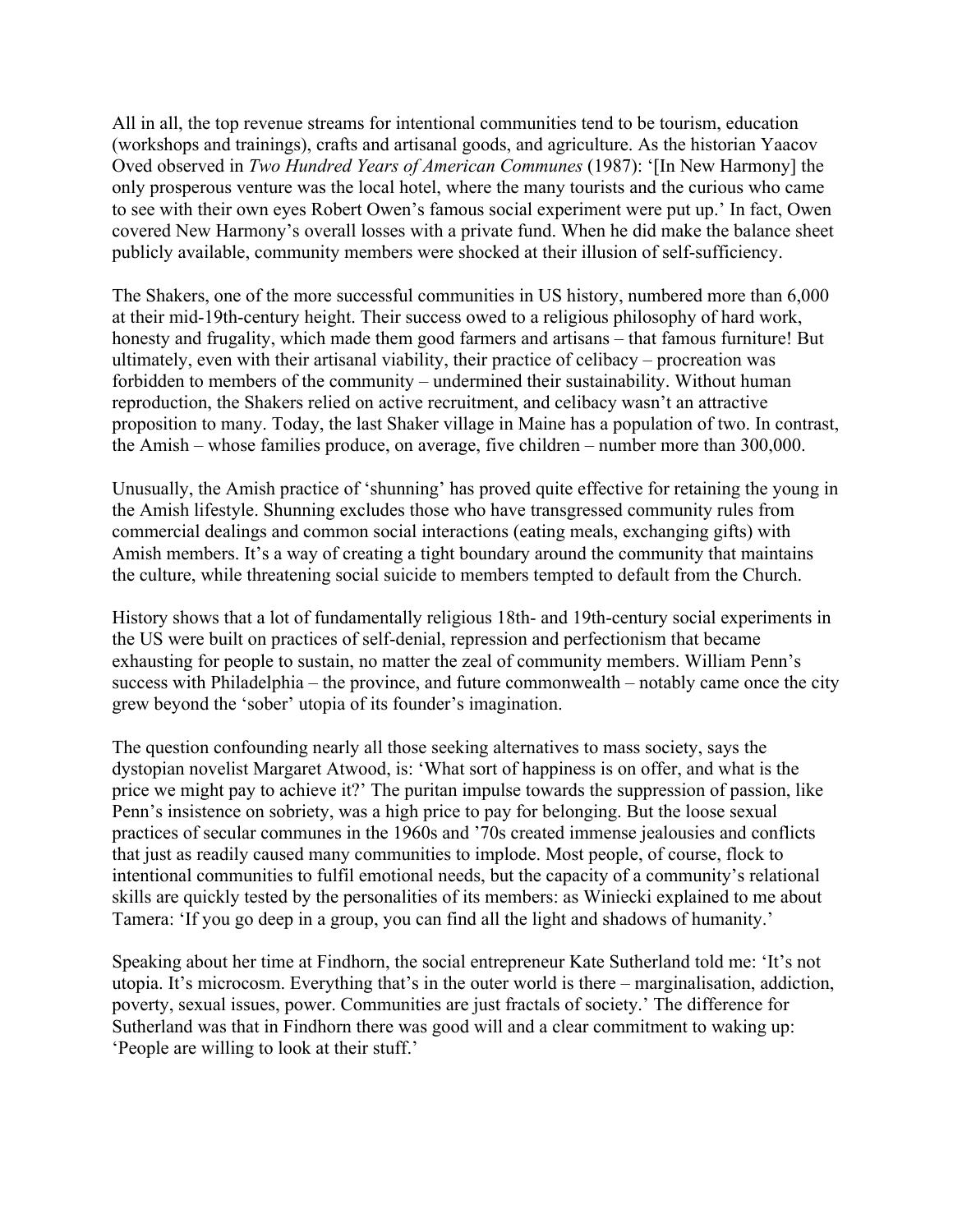'We continuously weed this beautiful garden by calling out harmful behaviour, and prioritising feelings over rightness'

Meanwhile, at Damanhur, conflicts are cleverly allowed to escalate into a playful battle that serves to exorcise community tensions and animosities. 'The battle lets people have a defined space to bring out the natural competitive energy in each one of us in a way that is playful and constructive, and ultimately leads to a sense of unity,' says Quaglia Cocco, who has been part of the Damanhur community for eight years. A battle at Damanhur isn't too dissimilar from childhood play-fighting. Teams equip themselves with white shirts and squirt guns filled with paint, and judges are used to determine whether a person is still in the game or has been defeated. Battles allow members to vent their warrior natures and access more of their shadow personalities, too often repressed by the soft statues of civility to which we default.

Damanhur's mock battles prevent the kind of burn-out you find when the most empathetic people in a community get tasked with dealing with the emotional needs of others, putting a lot a strain on the shoulders of a few. In New Zealand, one freelancer collective in Wellington has found another way of distributing the emotional load: a system of emotional stewardship. Every member of Enspiral has a steward – another person who checks in with them regularly, listens to their emotional grievances, and holds them to their commitments. As Rich Bartlett, a senior member of Enspiral, explained: 'One of the main jobs of stewards of the culture is to be continuously weeding this beautiful garden. In practical terms, that means being really proactive about hosting conversations, calling out harmful behaviour, treating each other with compassion, prioritising relationships and feelings over process and rightness.'

Good communication, in turn, builds flexibility. As Tamerice, from Damanhur, puts it: 'You should change things when they work – not when they don't work. Then you have fuel. Otherwise, things get so broken down that you don't have the energy.' Compared with communities of the 18th and 19th centuries, this ability to pivot and change direction, to not get locked in to one path or way of doing things, creates greater resilience over time. It's another lesson more communities might learn from start-up culture. When I asked a Hummingbird elder about the key to the success of their community in New Mexico, he said: 'It's about not getting undermined by one meme.' Communities, like start-ups, need oxygen (not dictatorship). They need to trial innovations and re-invent themselves organically, responding to the changing needs of members.

The real challenge for successful communities comes, as it does inside companies, when core values must pass to the next generation. The 'superficial things – the specific rituals and practices', in the words of Tamerice – are less critical. And yet, generational conflicts seem to be par for the course, especially when an inspired leader or a generation of elders is unwilling to relinquish control. Mary Baker Eddy, the founder of the Christian Science movement, was militant about quality control: as the late psychologist Eugene Taylor pointed out in *Shadow Culture* (1999), instead of a loose-knit confederation of churches over which she could exert little control, Eddy's ministry was constituted around an overweening mother church. Individual sermons were forbidden, and no free interpretation was permitted. This inability to cede control is a common founder problem within intentional communities, leading to factionalism and splinter groups.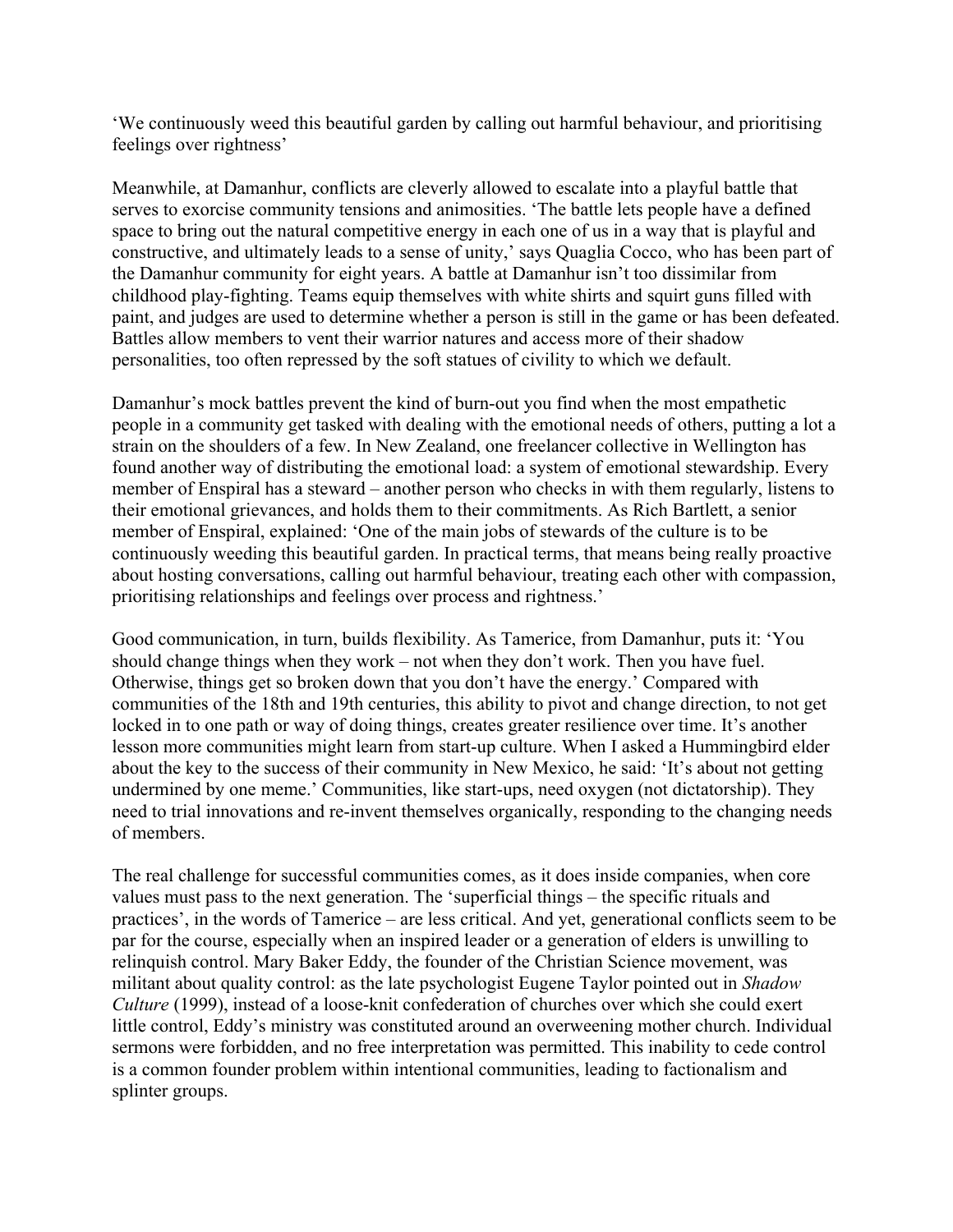Within the entrepreneurial sector, start-up founders tend to be replaced once the characteristic passion that was an asset in catalysing a venture is no longer seen as the best attribute to sustain and grow an organisation. This is reflected in [statistics.](http://www.kauffman.org/~/media/kauffman_org/resources/books/founders_dilemmas_surprising_facts) More than 50 per cent of founders are replaced as CEOs by the time a start-up raises its third round of financing: after first-round financing, 25 per cent of founders have already been replaced.

However, having a visionary founder as a figurehead is almost always an essential ingredient of success – someone who carves out a coherent vision, empowers organisational ability among others, and acts as a publicist and propagandist of a company (or community) to the outside world. Over time, a founder's role can be disassembled and distributed, but in the beginning it's critical, keeping a community focused on what's important, while overcoming a lot of the pettiness that can creep into everyday life. At Damanhur, community members are dealing with the fallout of losing their leader, Falco Tarassaco, who died in 2013. As Tamerice tells me: 'It's a great loss. But it can also become an opportunity. Now everyone needs to become a visionary – its exciting, demanding and challenging.'

We can learn as much from failed communities as from their successful counterparts. Not least because, while many communities 'fail', their lineage lives on: temporal and short-lived experiments in community have acted as powerful provocations for mainstream society. For example, the ideas of universal and compulsory education, and town meetings, were pioneered by the Puritans. City planning and architecture, likewise, owes much to utopian dreamers. Early utopian communities also sought to incubate certain virtues that would later become part of a mainstream ethos. Concerns with inequality, for example, or the abolition of slavery, religious freedom, and a focus on universal education were all notions pioneered in failed utopias.

advances in the science of management make it easier to collaborate, manage projects and make collective decisions

In this way, intentional communities and utopias can serve as short-lived petri dishes for emergent culture. The Findhorn Foundation has been home to several hundred people, but the number of those touched by the community runs to millions. Similarly Enspiral, despite being remotely nestled in Wellington, is now influencing communities around the world by exporting best practices and software tools such as Loomio, for decentralised decision-making, and Cobudget for managing finances within communities and groups.

Today's experiments in intentional communities benefit from the ease with which best practice and know-how can travel digitally. Experience, wisdom and insight can be shared with a click. Moreover, advances in the science of management have come a long way since the early days of utopian communes, making it easier to collaborate, manage projects and make collective decisions.

But the art of culture-building remains a thornier challenge – one that our ancestral utopias knew all too well. One aspect of that struggle is that business models for many intentional communities remain elusive, or unformed. Self-sufficiency, for example, often means not taking advantage of economies of scale that can support growing populations. At the same time, many communities are chagrined to find themselves servicing voyeurs and tourists for needed cash, which brings